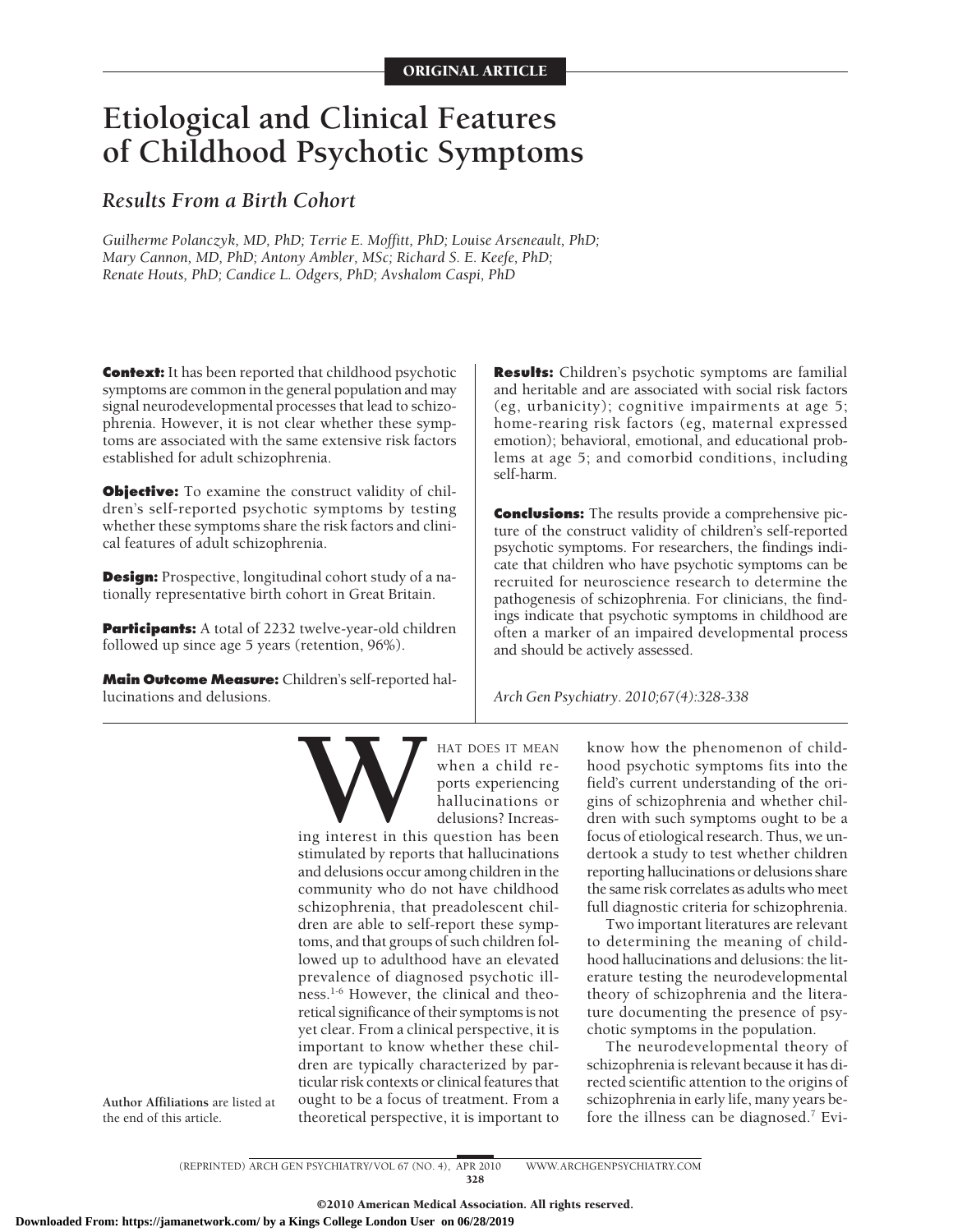dence from different methodological perspectives documents that individuals who later develop schizophrenia exhibited neurodevelopmental deficits as children.<sup>7</sup> Abnormalities in behavioral, emotional, social, cognitive, and motor development and in neuroanatomy have been reported.8-10 These deficits are thought to signal the starting point of a risk pathway in which the endpoint is a nonaffective psychotic disorder, depending on genetic, perinatal, and environmental inputs.<sup>9,11</sup> However, the neurodevelopmental theory has not emphasized the emergence during childhood of positive symptoms, such as hallucinations or delusions, and it is unknown whether or how such symptoms should be incorporated into the theory alongside other childhood neurodevelopmental risks.

The dimensional model of schizophrenia is relevant because it has directed scientific attention to the existence of psychotic symptoms in the general population, below the threshold for diagnosis of the illness.12 Subdiagnostic symptoms are common in the general population of adults, $^{13-15}$  and evidence suggests that such symptoms are associated with the same genetic and nongenetic risk factors as the clinical disorder.<sup>15-17</sup> Subdiagnostic symptoms are thought to signal the mild end of a risk continuum for which schizophrenia or psychotic disorder is the extreme point.<sup>15,17</sup> As in neurodevelopmental theory, progression from symptoms to clinical disorder is not necessarily inevitable and likely depends on inherited susceptibility and exposure to environmental risks during development.<sup>15</sup> However, the dimensional model has focused on symptoms during adulthood and has not emphasized the existence of symptoms during childhood. It is unknown whether or how such childhood symptoms should be incorporated into dimensional approaches.

These 2 relevant literatures suggested to us the possibility that psychotic symptoms in childhood signal neurodevelopmental processes that are already known to lead to schizophrenia and that childhood symptoms are part of the dimension of schizophrenia risk. Our research team previously reported that members of the Dunedin (New Zealand) Longitudinal Study birth cohort who selfreported psychotic symptoms at age 11 years had an elevated risk of developing schizophreniform disorders by age 26 (odds ratio,16.4; 95% confidence interval,  $3.9-67.8$ ,<sup>1</sup> results which have been subsequently replicated. $3$  This finding was consistent with the possibility that childhood psychotic symptoms signal neurodevelopmental processes that increase the risk for schizophrenia onset in adolescence or adulthood. Corroborating this hypothesis, our research team later reported that children in the Dunedin cohort with psychotic symptoms also showed significant impairments during childhood in motor development, language, and intelligence, skills that are often impaired among individuals who develop schizophrenia.18 Other studies have evaluated individual correlates, including perinatal complications,<sup>19</sup> paternal age,<sup>20</sup> low IQ,<sup>21</sup> childhood trauma,<sup>22</sup> peer victimization,<sup>2</sup> and behavioral problems.<sup>23</sup>

In this study, we extend this previous work by testing the hypothesis that children who report psychotic symptoms are characterized by the same extensive network of risk factors and correlates previously reported in the research literature on adult schizophrenia. We evaluated the occurrence of psychotic symptoms in a nationally representative British twin birth cohort of 2232 twelve-year-olds. Guided by the research literature on schizophrenia, $8,24-27$  we tested 7 hypotheses. First, we evaluated whether, like schizophrenia, childhood psychotic symptoms are familial by testing whether children with symptoms were more likely to have mothers with psychotic-spectrum disorders and family members who had been admitted to psychiatric units or who had attempted or completed suicide.<sup>28</sup> Second, we evaluated whether, as with schizophrenia, children's self-reported psychotic symptoms are heritable<sup>29</sup> by using the twin design to estimate the genetic contribution to variation in children's symptoms. Third, we evaluated whether children with psychotic symptoms shared schizophrenia's social risk factors by testing whether these children were more likely to live in an urban environment<sup>30</sup> and come from disadvantaged families.<sup>31</sup> Fourth, we evaluated whether children with psychotic symptoms shared schizophrenia's neurodevelopmental risk factors by testing whether these children had older fathers,<sup>32</sup> were born during winter or spring,<sup>33</sup> had lower birth weight,<sup>34,35</sup> suffered perinatal complications,<sup>36</sup> or had cognitive characteristics including low  $IQ<sup>37</sup>$  executive functioning deficits,  $38,39$  and impaired theory of mind. $40,41$  Fifth, we evaluated whether children with psychotic symptoms shared schizophrenia's home-rearing risk factors by testing whether these children had mothers with high expressed emotion,<sup>42</sup> lived in chaotic households, $27,43$  or had been victims of physical maltreatment.<sup>44-46</sup> Sixth, we evaluated schizophrenia's early-childhood behavioral risk factors<sup>8</sup> by testing whether 12-year-olds with psychotic symptoms had, as 5-year-olds, shown externalizing and internalizing problems, social isolation,<sup>10</sup> or educational problems.<sup>10</sup> Seventh, we evaluated schizophrenia's comorbid conditions by testing whether children with psychotic symptoms self-reported more concurrent antisocial behavior, $24$  depression and anxiety symptoms,  $24$  and tobacco use<sup>47</sup> and cannabis use<sup>48</sup> and whether they were more likely to harm themselves.49

## METHODS

## **PARTICIPANTS**

Participants were members of the Environmental Risk (E-Risk) Longitudinal Twin Study, which tracks the development of a nationally representative birth cohort of 2232 British children. The sample was drawn from a larger birth registry of twins born in England and Wales from 1994 through 1995.<sup>50</sup> Details about the sample have been reported previously, $51$  including in this journal.52 Briefly, the E-Risk sample was constructed from 1999 through 2000, when 1116 families with same-sex 5-year-old twins (93% of those eligible) participated in home-visit assessments. Families were recruited to represent the United Kingdom population of families with newborns in the 1990s, based on residential location throughout England and Wales and mother's age (ie, older mothers having twins via assisted reproduction were underselected and teen-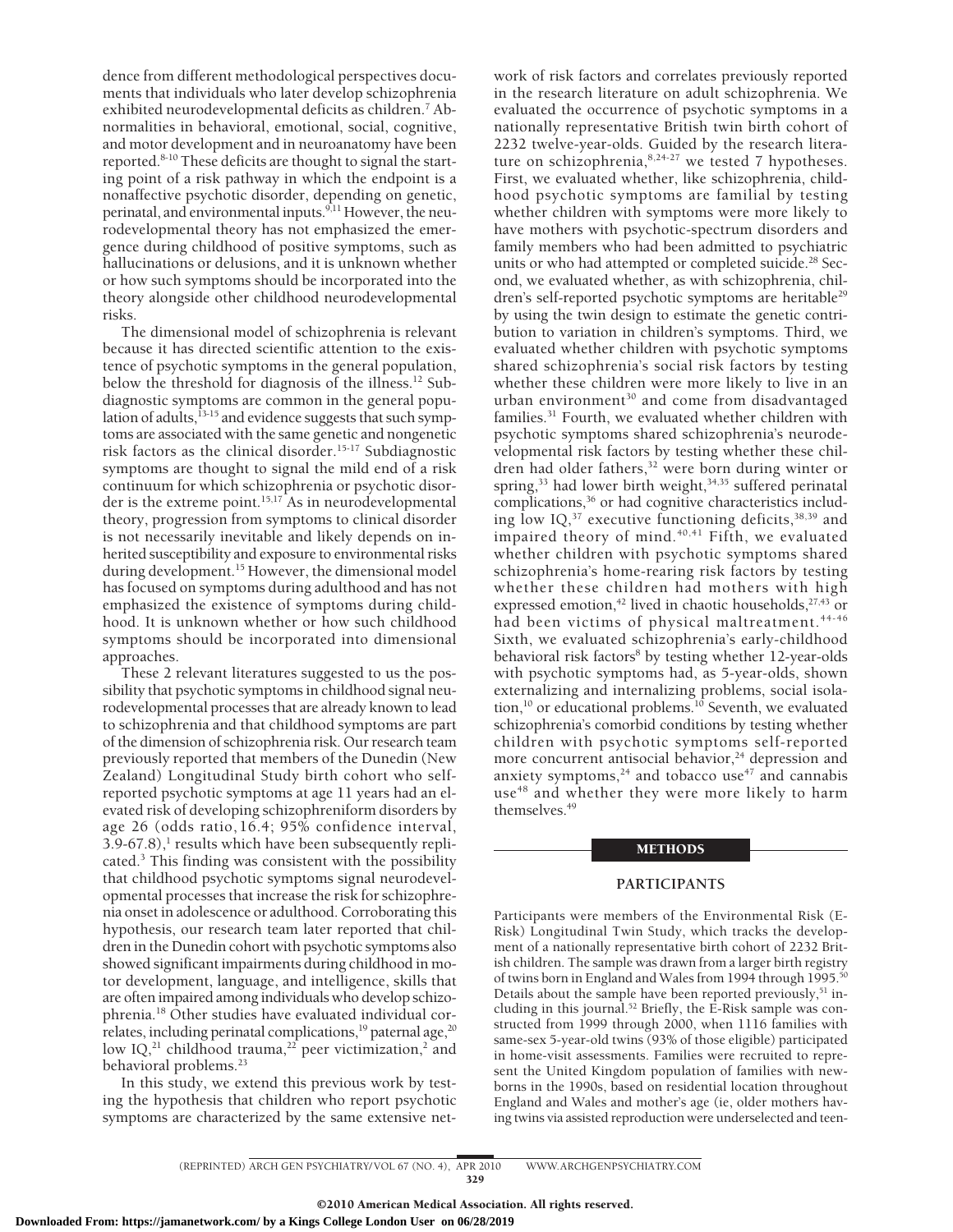#### **Table 1. Frequency of Children's Self-reported Psychotic Symptoms<sup>a</sup>**

|                                                                                                                               | No. (%)<br>of 2127 Children |                            |
|-------------------------------------------------------------------------------------------------------------------------------|-----------------------------|----------------------------|
| <b>Psychotic Symptom</b>                                                                                                      | Probable<br>Symptom         | <b>Definite</b><br>Symptom |
| <b>Hallucinations</b>                                                                                                         |                             |                            |
| Have you heard voices that other<br>people cannot hear?                                                                       | 169(7.9)                    | 90(4.2)                    |
| Have you ever seen something or<br>someone that other people could<br>not see?                                                | 168(7.9)                    | 42(2.0)                    |
| Delusions                                                                                                                     |                             |                            |
| Have you ever thought you were<br>being followed or spied on?                                                                 | 54(2.5)                     | 15(0.7)                    |
| Have you ever felt like you were under<br>the control of some special power?                                                  | 41 (1.9)                    | 16(0.8)                    |
| Have you ever known what another<br>person was thinking, even though<br>that person wasn't speaking, like<br>read their mind? | 14(0.7)                     | 5(0.2)                     |
| Have you ever believed that you were<br>sent special messages through<br>television or radio?                                 | 26(1.2)                     | 3(0.1)                     |
| Have other people ever read your<br>thoughts?                                                                                 | 9(0.4)                      | 0                          |

a Symptoms are not mutually exclusive.

aged mothers with twins were overselected). Follow-up home visits were conducted when the children were aged 7 years (98% participation), 10 years (96% participation), and, most recently, 12 years (96% participation). The sample includes 55% monozygotic and 45% dizygotic twin pairs. Sex is evenly distributed within zygosity (49% were boys). Parents gave informed consent and children gave assent. Confidentiality was preserved, and the child's general practitioner was notified only when a mother reported her child was a risk to self or others. The Maudsley Hospital Ethics Committee approved each phase of the study.

## **EVALUATING CHILDREN'S PSYCHOTIC SYMPTOMS**

At age 12, children were assessed for psychotic symptoms in a private interview conducted by mental health trainees or professionals. Interviewers had no prior knowledge about the child. Different staff members interviewed the child's parents. We investigated 7 psychotic symptoms (**Table 1**). Our item choice was guided by the Dunedin Study age-11 interview protocol<sup>1</sup> and a subsequent instrument prepared for the Avon Longitudinal Study of Parents and Children.<sup>2</sup> Our protocol took a conservative approach to designating a child's report as a symptom. First, when a child endorsed any symptom, the interviewer probed using standard prompts designed to discriminate between experiences that were plausibly real (eg, "I was followed by a man after school") vs potential symptoms (eg, "I was followed by an angel who guards my spirit") and wrote down the child's narrative description of the experience. Interviewers coded each experience as "not a symptom" (0), "probable symptom" (1), or "definite symptom" (2). Second, a psychiatrist expert in schizophrenia (M.C.), a psychologist expert in interviewing children (L.A.), and a child and adolescent psychiatrist (G.P.) reviewed all the written narratives to confirm the interviewers' codes (but without consulting other data sources about the child or family). Third, because ours was a sample of twins, experiences limited to the twin relationship (eg, "My twin and I often know what each other are thinking") were coded as "not a symptom."

## **DISTRIBUTION OF CHILDREN'S PSYCHOTIC SYMPTOMS**

Table 1 shows the frequency of children's psychotic symptoms, coded as probable or definite. Auditory and visual hallucinations were the most common symptoms, and mind reading was the least common symptom. Psychotic symptoms were reported by 416 children (19.6%): 291 (13.7%) reported only probable symptoms and 125 (5.9%) reported at least 1 definite symptom. Among children with at least 1 definite psychotic symptom, multiple symptoms were typical: 36 (28.8%) reported multiple definite symptoms and 76 (60.8%) also reported probable symptoms.

## **DEFINING TARGET GROUPS OF CHILDREN FOR ANALYSIS**

To test the heritability of psychotic symptoms, we summed the response codes (0, 1, and 2) across the 7 symptoms for each child. Scores in the sample ranged from 0 to 13 (mean [SD],  $0.4$  [1.0]). To test the hypotheses about the risk factors and correlates of children's psychotic symptoms, we compared 2 groups of children: those who did not present any definite psychotic symptom (hereafter called the "symptomabsent group"; n=2002) vs children who presented at least 1 definite psychotic symptom according to the clinical review of narratives (hereafter called the "symptom-present group"; n=125). One boy in this group had, by age 12 years, received a formal diagnosis of schizophrenia by the family physician and was being treated with antipsychotic medication, according to his mother. Analyses were performed with and without the inclusion of this child, and results did not differ; therefore, we decided to keep him in the sample.

## **SCHIZOPHRENIA-RELATED RISK FACTORS AND CORRELATES**

**Table 2** lists the measures used to test each hypothesis about the risk factors and correlates of children's psychotic symptoms. The table provides information about each measure, its source, the age at which it was obtained, and descriptive statistics.

## **STATISTICAL ANALYSIS**

To test the relative magnitude of genetic and environmental influences on psychotic symptoms, we first examined the phenotypic correlation within pairs of monozygotic and dizygotic twins. We then used Mplus statistical software $73$  to decompose variance in children's psychotic symptoms into latent genetic (ie, the sum of the average effects of individual alleles at all loci), latent family-wide environmental, and latent childspecific environmental factors.<sup>74</sup>

To test the hypotheses about the risk factors and correlates of children's psychotic symptoms, we conducted logistic and linear regression analyses comparing symptomabsent with symptom-present groups of children. Because each study family contains 2 children, statistical analyses were corrected conservatively for the nonindependence of the twin observations by using tests based on the sandwich or Huber/White variance estimator<sup>75</sup> in Stata statistical software, version  $10^{76}$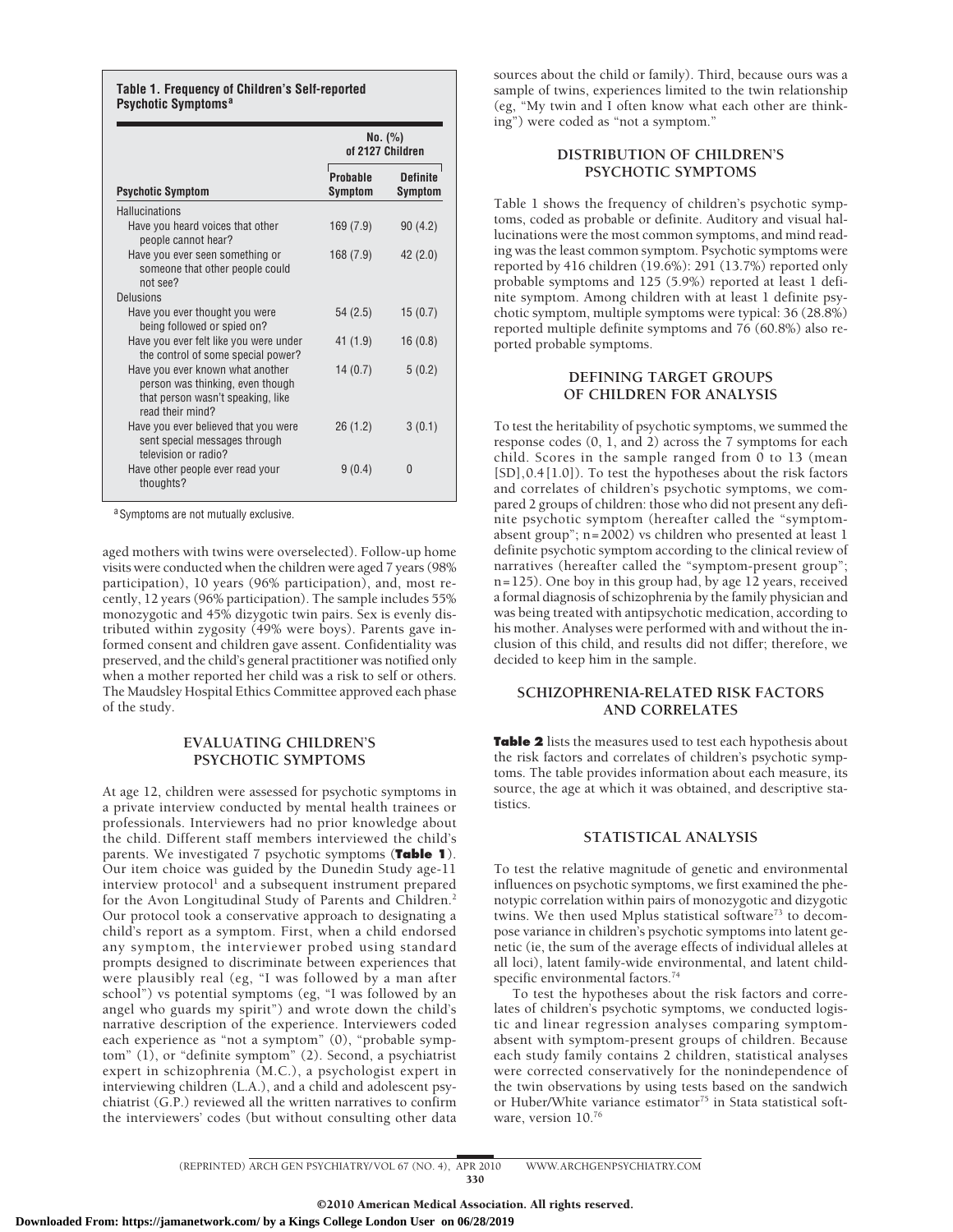#### **Table 2. Description of the Investigated Risk Factors and Correlates of Children's Psychotic Symptoms**

| <b>Measure</b>                             | <b>Respondent</b> | <b>Description of the Measure</b>                                                                                                                                                                                                                                                                                                                                                                                                                                                                             | Age at<br>Evaluation, y | <b>Sample</b><br>Distribution <sup>a</sup> |
|--------------------------------------------|-------------------|---------------------------------------------------------------------------------------------------------------------------------------------------------------------------------------------------------------------------------------------------------------------------------------------------------------------------------------------------------------------------------------------------------------------------------------------------------------------------------------------------------------|-------------------------|--------------------------------------------|
| Familiality                                |                   |                                                                                                                                                                                                                                                                                                                                                                                                                                                                                                               |                         |                                            |
| Maternal<br>psychosis-spectrum<br>disorder | Mother            | Diagnostic Interview Schedule <sup>53</sup> diagnosis according to<br>DSM-IV, <sup>54</sup> evidence of social, occupational, or self-care<br>dysfunction; diagnosis reviewed by a clinician                                                                                                                                                                                                                                                                                                                  | 10                      | 5.5                                        |
| Admission to psychiatric<br>units          | Parents           | First- or second-degree relatives who have ever been admitted<br>to a psychiatric unit                                                                                                                                                                                                                                                                                                                                                                                                                        | 12                      | 26.3                                       |
| Family history of suicide                  | Parents           | First- or second-degree relatives with a positive history of<br>attempted or completed suicide                                                                                                                                                                                                                                                                                                                                                                                                                | 12                      | 16.4                                       |
| Social risk factors                        |                   |                                                                                                                                                                                                                                                                                                                                                                                                                                                                                                               |                         |                                            |
| Urban residence                            | <b>Neighbors</b>  | Classification of children's neighborhood as a city or other type<br>of urban setting based on a community-level survey of more<br>than 5600 residents living in the same postcode (ie, street<br>or apartment building) as each E-Risk family                                                                                                                                                                                                                                                                | 12                      | 50.9                                       |
| Socioeconomic<br>disadvantage              | Parents           | Lowest tertile of socioeconomic index, a composite of parental<br>income, education, and occupation <sup>55</sup>                                                                                                                                                                                                                                                                                                                                                                                             | 5                       | 33.2                                       |
| Neurodevelopmental risk<br>factors         |                   |                                                                                                                                                                                                                                                                                                                                                                                                                                                                                                               |                         |                                            |
| Paternal age, y                            | Parents           | Father's age at child's birth                                                                                                                                                                                                                                                                                                                                                                                                                                                                                 | <b>Birth</b>            | 31.8(6.3)                                  |
| Birth in winter<br>or spring               | Parents           | Child's date of birth                                                                                                                                                                                                                                                                                                                                                                                                                                                                                         | <b>Birth</b>            | 49.5                                       |
| Birth weight <sup>b</sup>                  | Parents           | Absolute values for weight were standardized with reference to<br>birth weight in relation to gestational age of 19000 twins<br>born in England from 1988 through 1992 <sup>56</sup>                                                                                                                                                                                                                                                                                                                          | <b>Birth</b>            | 0(1)                                       |
| Multiple perinatal<br>complications        | Parents           | Two or more of the following: high blood pressure, diabetes,<br>preeclampsia, vaginal bleeding, water breaking >11 h<br>before labor, slow infant growth, or rubella during<br>pregnancy                                                                                                                                                                                                                                                                                                                      | <b>Birth</b>            | 21.9                                       |
| 10 <sub>c</sub>                            | Child             | WPPSI Revised <sup>57</sup> ; children were administered 2 subtests:<br>Vocabulary and Block Design, and IQ scores were prorated<br>following procedures described by Sattler. <sup>58</sup>                                                                                                                                                                                                                                                                                                                  | 5                       | 100(15)                                    |
| Executive functioning <sup>c</sup>         | Child             | Children were administered 3 executive functions tests:<br>Mazes, <sup>59</sup> a WPPSI subtest; Day-Night, <sup>60</sup> a nonverbal analog<br>of the Stroop task; and Sentence Working Memory, based<br>on the Baddeley model of working memory, 61,62 which<br>requires the child to hold 1 (or more) item in active working<br>memory while processing necessary information for the<br>generation of the second (and so forth) item; children's<br>scores on the 3 tests were averaged and standardized. | 5                       | 100(15)                                    |
| Theory of mind <sup>c</sup>                | Child             | Battery of Theory of Mind tasks, <sup>63</sup> administered in a set order<br>of increasing difficulty. The test questions tapped children's<br>ability to attribute a first-order false belief to a story<br>character, to make inferences from an attributed false belief,<br>and to attribute a second-order false belief to a story<br>character; children's responses were summed and<br>standardized.                                                                                                   | 5                       | 100(15)                                    |

*(continued)*

## **RESULTS**

## **CHARACTERISTICS OF CHILDHOOD PSYCHOTIC SYMPTOMS**

## **Heritable**

The within-pair correlation for the scale measuring psychotic symptoms was 0.41 among monozygotic twins and 0.22 among dizygotic twins. The fact that the correlation was greater among monozygotic vs dizygotic twins suggests a genetic influence for this phenotype. Specifically, genetic effects accounted for 43% of the variance (95% confidence interval, 34%-52%), and child-specific environmental factors and error accounted for 57% (51%-64%).

## **Familial**

**Table 3** presents the risk factors and correlates for symptom-absent vs symptom-present children. Children with psychotic symptoms were more likely than children without psychotic symptoms to have mothers with psychosisspectrum disorders as well as family members who had been admitted to psychiatric units and who had attempted or completed suicide (Table 3).

## **Schizophrenia-Related Risk Factors**

With regard to social risk factors, children with psychotic symptoms were more likely than children without psychotic symptoms to live in an urban environ-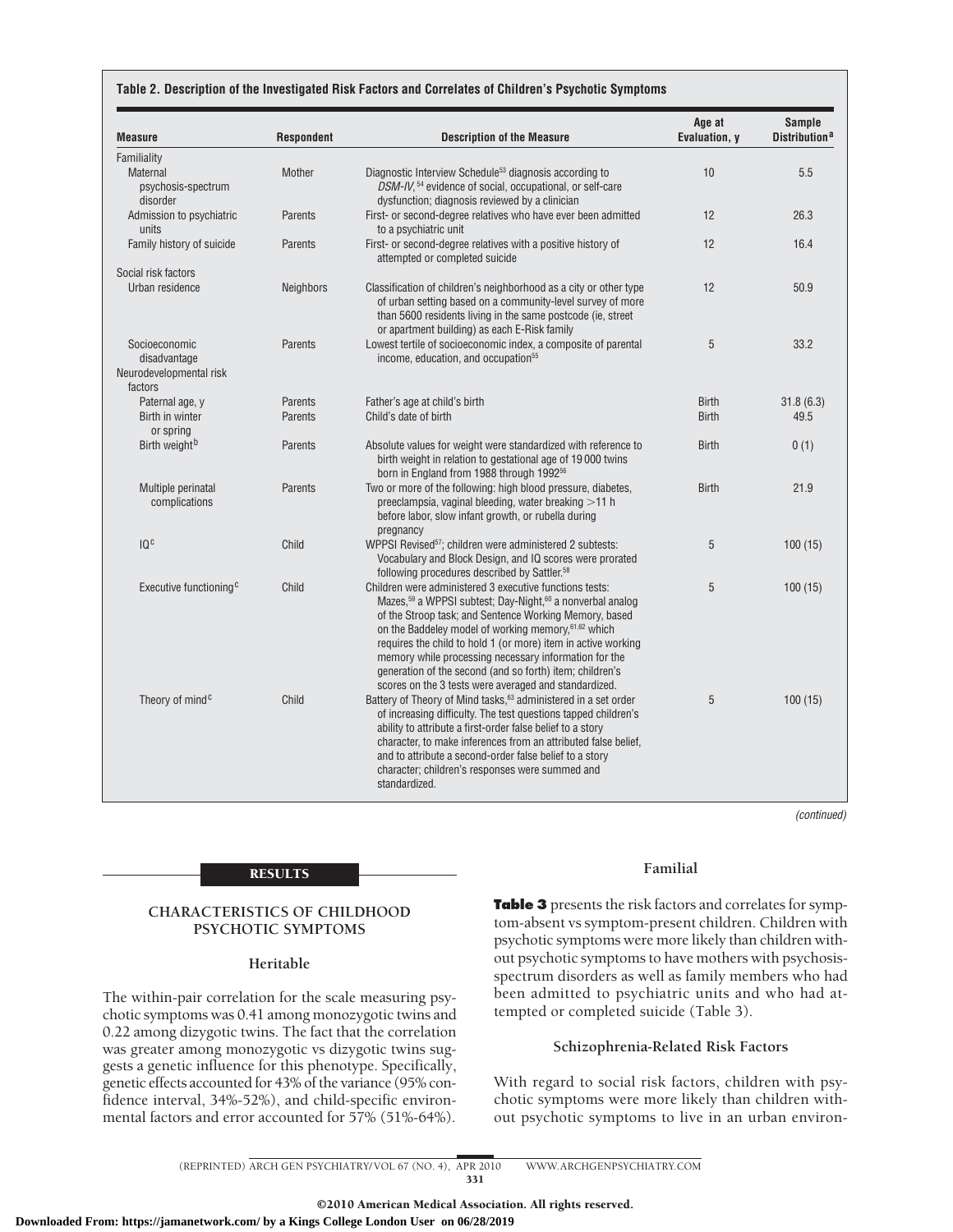| <b>Measure</b>                                                          | <b>Respondent</b><br><b>Description of the Measure</b> |                                                                                                                                                                                                                                                                                                                                                                                                                                                                                                                                                                                                                | Age at<br>Evaluation, y | <b>Sample</b><br>Distribution <sup>a</sup> |
|-------------------------------------------------------------------------|--------------------------------------------------------|----------------------------------------------------------------------------------------------------------------------------------------------------------------------------------------------------------------------------------------------------------------------------------------------------------------------------------------------------------------------------------------------------------------------------------------------------------------------------------------------------------------------------------------------------------------------------------------------------------------|-------------------------|--------------------------------------------|
| Home-rearing risk factors<br>Maternal expressed<br>emotion <sup>b</sup> | Mother, coded by<br>independent<br>raters              | Assessed using a 5-min speech sample eliciting expressed<br>emotion from the mother; speech samples were audiotaped<br>and coded by 2 independent raters. Maternal negativity<br>(coded on a 6-point scale) is a global measure of the whole<br>speech sample, indexing negativism expressed in the<br>interview about the child. Maternal warmth (6-point scale) is<br>a global measure of the whole speech sample, indexing                                                                                                                                                                                  | 10                      | Negativity, 0 (1);<br>warmth, $0(1)$       |
| Household chaos <sup>b</sup>                                            | Mother and<br>child                                    | warmth expressed in the interview about the child. <sup>64</sup><br>Items indicating extent of routine, privacy, predictability, and<br>organization in the home <sup>43</sup>                                                                                                                                                                                                                                                                                                                                                                                                                                 | 12                      | 0(1)                                       |
| Physical maltreatment                                                   | Mother, coded by<br>clinicians                         | Interview using the reliable standardized clinical protocol from<br>the Multi-Site Child Development Project, a protocol<br>designed to enhance mothers' comfort with reporting valid<br>child maltreatment information while also meeting<br>researchers' legal and ethical responsibilities for reporting;<br>examples included: victim of adjudicated assault by a<br>teenaged sibling, punished by being burned with matches,<br>injured (eg, fractures or dislocations) from neglectful or<br>abusive parental care, and/or formally registered with a child<br>protection team for physical abuse. 65,66 | 5, 7, 10,<br>and 12     | 5.6                                        |
| Behavioral, emotional, and<br>educational risk factors<br>at age $5v$   |                                                        |                                                                                                                                                                                                                                                                                                                                                                                                                                                                                                                                                                                                                |                         |                                            |
| Antisocial behavior <sup>b</sup>                                        | Mother, teacher,<br>and child                          | CBCL/TRF Aggression and Delinquency subscales <sup>67</sup> ; Berkeley<br>Puppet Interview <sup>68,69</sup> for children                                                                                                                                                                                                                                                                                                                                                                                                                                                                                       | 5                       | 0(1)                                       |
| ADHD symptoms <sup>b</sup>                                              | Mother and<br>teacher                                  | DSM-IV Attention-Deficit/Hyperactivity Disorder items <sup>54,70</sup>                                                                                                                                                                                                                                                                                                                                                                                                                                                                                                                                         | 5                       | 0(1)                                       |
| Internalizing problems <sup>b</sup>                                     | Mother and<br>teacher                                  | CBCL/TRF Anxiety, Withdrawn, and Somatic subscales <sup>67</sup>                                                                                                                                                                                                                                                                                                                                                                                                                                                                                                                                               | 5                       | 0(1)                                       |
| Social isolation <sup>d</sup>                                           | Mother and<br>teacher                                  | Positive endorsement of CBCL/TRF <sup>67</sup> items (eg, would rather<br>be alone than with others; not liked by other children)                                                                                                                                                                                                                                                                                                                                                                                                                                                                              | 5                       | Mothers, 5.6;<br>teachers, 2.9             |
| <b>Educational problems</b>                                             | <b>Teacher</b>                                         | 1 or More of the following: referred to special educational<br>service, works less hard than other students, and is learning<br>less than other students <sup>67</sup>                                                                                                                                                                                                                                                                                                                                                                                                                                         | 5                       | 38                                         |
| Comorbid behavioral and<br>emotional problems at<br>age 12 y            |                                                        |                                                                                                                                                                                                                                                                                                                                                                                                                                                                                                                                                                                                                |                         |                                            |
| Antisocial behavior <sup>b</sup>                                        | Child                                                  | DSM-IV Conduct Disorder items <sup>54</sup>                                                                                                                                                                                                                                                                                                                                                                                                                                                                                                                                                                    | 12                      | 0(1)                                       |
| Depressive symptoms <sup>b</sup>                                        | Child                                                  | Children's Depression Inventory <sup>71</sup>                                                                                                                                                                                                                                                                                                                                                                                                                                                                                                                                                                  | 12                      | 0(1)                                       |
| Anxiety symptoms <sup>b</sup>                                           | Child                                                  | Multidimensional Anxiety Scale for Children <sup>72</sup>                                                                                                                                                                                                                                                                                                                                                                                                                                                                                                                                                      | 12                      | 0(1)                                       |
| Tobacco use or<br>experimentation                                       | Child                                                  | "Have you ever tried smoking a cigarette?"                                                                                                                                                                                                                                                                                                                                                                                                                                                                                                                                                                     | 12                      | 12                                         |
| Cannabis use or<br>experimentation                                      | Child                                                  | "Have you ever tried any hash or cannabis?"                                                                                                                                                                                                                                                                                                                                                                                                                                                                                                                                                                    | 12                      | $\mathbf{1}$                               |
| Self-harm/suicidal<br>behavior                                          | Mother                                                 | Deliberately harms self or attempts suicide                                                                                                                                                                                                                                                                                                                                                                                                                                                                                                                                                                    | 12                      | 3                                          |

Abbreviations: ADHD, attention-deficit/hyperactivity disorder; CBCL, Child Behavior Checklist; E-Risk, Environmental Risk Longitudinal Twin Study; TRF, Teacher<br>Report Form; WPPSI, Wechsler Preschool and Primary Scale of In

 $^{\text{a}}$  Data are given as mean (SD) or the percentage of participants.

b Values are standardized: mean (SD), 0 (1).

 $\cdot$ Values are standardized: mean  $(SD)$ , 100 (15).

dThe social isolation items in the withdrawn subscale of the CBCL/TRF were analyzed separately.

ment and to come from disadvantaged families. With regard to neurodevelopmental risk factors, children with psychotic symptoms had lower birth weights for their gestational age and were slightly more likely to have multiple perinatal complications (*P*=.09). They exhibited significantly lower IQs, slightly greater executive deficits (*P*=.07), and impaired theory of mind. With regard to home-rearing risk factors, children with psychotic symptoms were reared by mothers who had more negative expressed emotion toward them (but not less warmth), lived in more chaotic households (according to both parent and child reports), and were more likely to have been physically maltreated (Table 3).

## **Early Childhood Behavioral Risk Factors**

Twelve-year-olds with psychotic symptoms had more externalizing behavior problems (antisocial, inattentive, and hyperactive behaviors) as 5-year-olds, according to all informants. According to maternal reports, 12-year-olds with psychotic symptoms also had more internalizing problems at age 5, but this finding was only a trend accord-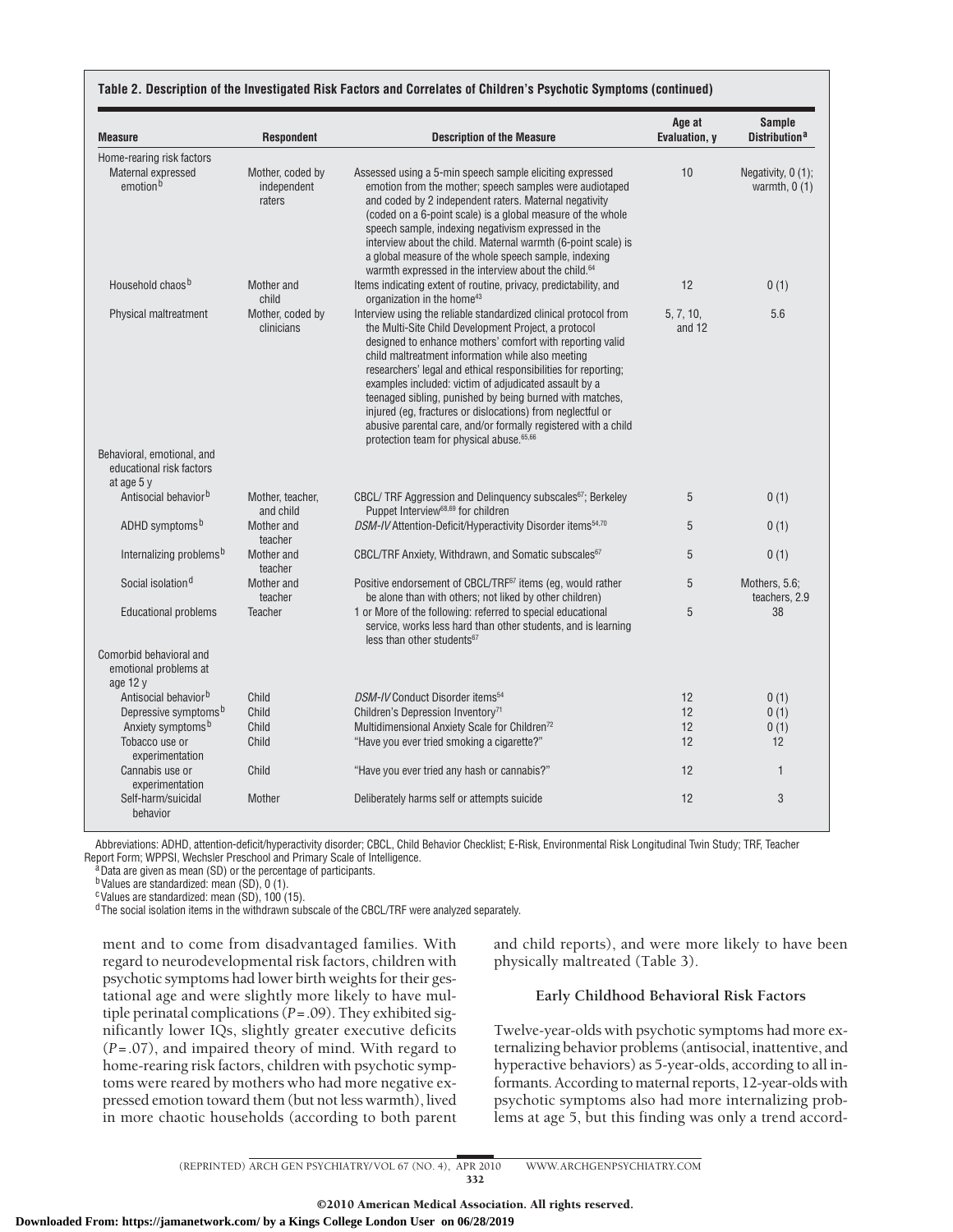|                                                                                                          |                                           | Psychotic Symptoms at Age 12 y <sup>a</sup> |                                | P Value |
|----------------------------------------------------------------------------------------------------------|-------------------------------------------|---------------------------------------------|--------------------------------|---------|
|                                                                                                          | <b>Symptom-Absent Group</b><br>$(n=2002)$ | <b>Symptom-Present Group</b><br>$(n=125)$   | OR (95% CI)<br>or $\beta$ (SE) |         |
| Demographic characteristics                                                                              |                                           |                                             |                                |         |
| <b>Boys</b>                                                                                              | 963 (48.1)                                | 71 (56.8)                                   | $1.4(0.9-2.1)$                 | .09     |
| Ethnic minority                                                                                          | 201(10.0)                                 | 8(6.4)                                      | $0.6(0.3-1.5)$                 | .28     |
| Familiality                                                                                              |                                           |                                             |                                |         |
| Maternal psychosis-spectrum disorder                                                                     | 99(5.1)                                   | 14(11.7)                                    | $2.5(1.2-4.9)$                 | .01     |
| Family members admitted to psychiatric units                                                             | 509 (25.5)                                | 47 (37.9)                                   | $1.8(1.2-2.7)$                 | .007    |
| Family members with suicide attempts                                                                     | 312 (15.7)                                | 36(29.0)                                    | $2.2(1.4-3.5)$                 | .001    |
| Social risk factors                                                                                      |                                           |                                             |                                |         |
| Urban residence                                                                                          | 987 (51.1)                                | 79 (64.8)                                   | $1.8(1.2 - 2.7)$               | .009    |
| Socioeconomic disadvantage                                                                               | 658 (32.9)                                | 53 (42.4)                                   | $1.5(1.0-2.3)$                 | .049    |
| Neurodevelopmental risk factors                                                                          |                                           |                                             |                                |         |
| Paternal age at birth, mean (SD), y                                                                      | 31.9(6.3)                                 | 31.8(6.9)                                   | 0.03(0.80)                     | .97     |
| Birth in winter or spring                                                                                | 933 (49.4)                                | 66 (55.0)                                   | $1.3(0.8-1.9)$                 | .28     |
| Birth weight, mean (SD) z score                                                                          | 0.02(1.0)                                 | $-0.19(0.98)$                               | $-0.21(0.10)$                  | .04     |
| Multiple perinatal complications                                                                         | 353(21.5)                                 | 31(29.5)                                    | $1.5(0.9-2.5)$                 | .09     |
| IQ, mean (SD)                                                                                            | 100.5(14.9)                               | 93.0(14.6)                                  | $-7.51(1.43)$                  | < .001  |
| Executive functioning score, mean (SD)                                                                   | 100.2(14.8)                               | 97.5(15.8)                                  | $-2.65(1.46)$                  | .07     |
| Theory of mind score, mean (SD)                                                                          | 100.3(15.0)                               | 95.6 (13.8)                                 | $-4.74(1.32)$                  | < .001  |
| Home-rearing risk factors                                                                                |                                           |                                             |                                |         |
| Maternal expressed emotion score                                                                         |                                           |                                             |                                |         |
| Negativity, mean (SD)                                                                                    | $-0.01(1.0)$                              | 0.24(1.0)                                   | 0.24(0.10)                     | .02     |
| Warmth, mean (SD)                                                                                        | 0(0.9)                                    | $-0.02(1.1)$                                | $-0.02(0.10)$                  | .84     |
| Household chaos score, mean (SD)                                                                         |                                           |                                             |                                |         |
| Maternal report                                                                                          | $-0.02(1.0)$                              | 0.26(1.1)                                   | 0.27(0.11)                     | .02     |
| Child report                                                                                             | $-0.03(1.0)$                              | 0.53(1.1)                                   | 0.56(0.10)                     | < .001  |
| Physical maltreatment                                                                                    | 101(5.0)                                  | 20(16.0)                                    | $3.6(2.0-6.4)$                 | < .001  |
| Behavioral, emotional, and educational risk factors at age 5 y<br>Antisocial behavior, mean (SD) z score |                                           |                                             |                                |         |
| Maternal report                                                                                          | $-0.01(0.99)$                             | 0.22(1.12)                                  | 0.24(0.10)                     | .02     |
| Teacher report                                                                                           | $-0.01(0.99)$                             | 0.31(1.19)                                  | 0.33(0.11)                     | .005    |
| Child report                                                                                             | $-0.02(0.99)$                             | 0.29(1.10)                                  | 0.31(0.12)                     | .01     |
| ADHD Symptoms, mean (SD) z score                                                                         |                                           |                                             |                                |         |
| Maternal report                                                                                          | $-0.02(0.99)$                             | 0.28(1.03)                                  | 0.31(0.09)                     | .001    |
| Teacher report                                                                                           | $-0.02(0.99)$                             | 0.32(1.15)                                  | 0.33(0.12)                     | .006    |
| Internalizing problems, mean (SD) z score                                                                |                                           |                                             |                                |         |
| Maternal report                                                                                          | $-0.01(0.98)$                             | 0.29(1.17)                                  | 0.31(0.11)                     | .006    |
| Teacher report                                                                                           | $-0.01(0.99)$                             | 0.16(1.14)                                  | 0.17(0.11)                     | .12     |
| Social isolation                                                                                         |                                           |                                             |                                |         |
| Maternal report                                                                                          | 106(5.3)                                  | 12(9.6)                                     | $1.9(1.0-3.5)$                 | .04     |
| Teacher report                                                                                           | 52(2.8)                                   | 7(6.0)                                      | $2.3(0.9-5.5)$                 | .07     |
| <b>Educational problems</b>                                                                              | 683 (36.2)                                | 70 (59.8)                                   | $2.6(1.8-3.9)$                 | < .001  |
| Comorbid behavioral and emotional problems at age 12 y                                                   |                                           |                                             |                                |         |
| Antisocial behavior, mean (SD) z score                                                                   | $-0.03(0.97)$                             | 0.52(1.26)                                  | 0.55(0.12)                     | < .001  |
| Depressive symptoms, mean (SD) z score                                                                   | $-0.06(0.90)$                             | 0.85(1.75)                                  | 0.90(0.16)                     | < .001  |
| Anxiety symptoms, mean (SD) z score                                                                      | $-0.04(0.99)$                             | 0.58(1.0)                                   | 0.62(0.10)                     | < .001  |
| Tobacco use or experimentation                                                                           | 219(11.1)                                 | 29(25.0)                                    | $2.7(1.7-4.2)$                 | < .001  |
| Cannabis use or experimentation                                                                          | 19(1.0)                                   | 2(1.7)                                      | $1.8(0.4-7.7)$                 | .45     |
| Self-harm/suicidal behavior                                                                              | 51(2.6)                                   | 11(8.8)                                     | $3.7(1.8-7.5)$                 | < .001  |

Abbreviations: ADHD, attention-deficit/hyperactivity disorder; ß, regression coefficient; CI, confidence interval; OR, odds ratio. aData are given as number (percentage) of participants unless otherwise indicated.

ing to teacher reports. Finally, 12-year-olds with psychotic symptoms were more likely to have been socially isolated at age 5, according to mothers and, marginally so, teachers, and to have had educational problems at age 5 (Table 3).

## **Concurrent Behavioral and Emotional Problems**

Children with psychotic symptoms reported that they engaged in more antisocial behavior and experienced more symptoms of depression and anxiety than children without psychotic symptoms. Children with psychotic symptoms were also more likely to have used tobacco but not cannabis. Finally, according to their mothers, children with psychotic symptoms were more likely to have engaged in self-harm (Table 3). According to maternal reports, the self-harm behaviors included cutting with razors, beating head against the wall, and attempted hanging. Two children made suicide attempts resulting in hospitalization, in which the children followed voices of com-

(REPRINTED) ARCH GEN PSYCHIATRY/ VOL 67 (NO. 4), APR 2010 WWW.ARCHGENPSYCHIATRY.COM 333

©2010 American Medical Association. All rights reserved.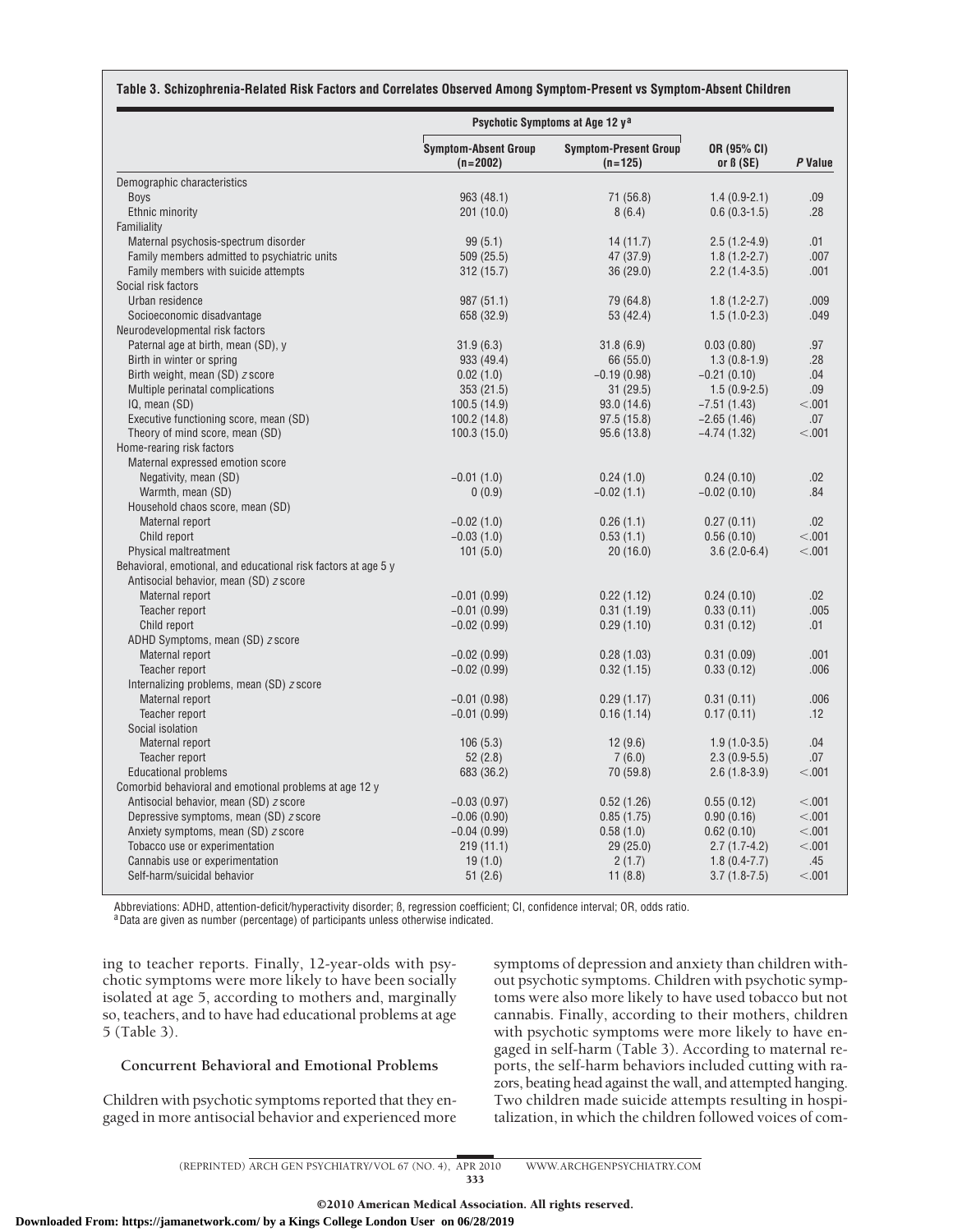mand. (Although not included in our measure of selfharm behaviors, one child attempted to cut his mother with a knife following a voice of command.) There were no completed suicides.

## **ADDITIONAL ANALYSES**

We conducted 3 sets of additional analyses. First, because we included children with only probable symptoms in the symptom-absent group, we investigated how the distribution of risk factors and correlates in these children compares with the distribution of risk factors and correlates in children with definite symptoms and no symptoms. Children with only probable symptoms generally had intermediate scores, between those of children with no symptoms and children with definite symptoms. Because the nature of their self-reported symptoms was more ambiguous and clinically uncertain, including them in the symptom-absent group is a conservative approach.

Second, because it is conceivable that the risk factors and correlates investigated are not specific to schizophrenia, we investigated their association with childhood psychotic symptoms controlling for concurrent depressive symptoms. Only 4 of 25 correlates were no longer independently associated with psychotic symptoms at a *P* value of  $\leq$ .05: socioeconomic disadvantage (*P*=.09), mother's report of antisocial behavior at age 5 (*P*=.06), and mother's (*P*=.14) and teacher's (*P*=.15) report of social isolation at age 5. The effect of all 21 other risk factors and correlates remained statistically significant, including self-harm (odds ratio, 2.0; 95% confidence interval, 1.0-3.9; *P*=.04).

Third, because it is conceivable that psychotic symptoms are associated with neurological disorders, and in some cases may be caused by them, we investigated whether migraine, epilepsy, seizures, or other neurological disorders were more common in the symptompresent group. The occurrence of childhood psychotic symptoms was not associated with these neurological disorders in our sample (odds ratio, 1.8; 95% confidence interval, 0.7-4.5; *P*=.23). Five children in the symptompresent group (4.0%) and 46 in the symptom-absent group (2.3%) presented these conditions.

#### **COMMENT**

We examined psychotic symptoms and their risk factors in a birth cohort of 12-year-old twins ascertained from the general population. Results confirmed that a significant minority of 12-year-olds in the community selfreport hallucinations and delusions. In addition, these symptoms are associated with many of the same risk factors and correlates as adult schizophrenia, including genetic, social, neurodevelopmental, home-rearing, and behavioral risks.

Our findings suggest that the continuum model of psychosis $15$  may apply to preadolescents, as well as to the adults for which it was developed. The prevalence of psychotic symptoms in our birth cohort of 12-year-olds was 5.9%, which is similar to the reported prevalence of childhood psychotic symptoms in other contemporary community samples of adolescents between ages 11 and 17  $years<sup>4-6,21,77</sup>$  (although prevalence estimates vary as the measures and numbers of questions used to assess psychotic symptoms vary). Furthermore, hallucinations were the most frequent psychotic symptom reported, a pattern previously reported in community $2^{1,22}$  and clinical samples.<sup>78,79</sup> This estimated prevalence of psychotic symptoms in child populations markedly exceeds the estimated prevalence of early-onset schizophrenia,<sup>80</sup> just as the prevalence of psychotic symptoms in adult populations markedly exceeds the prevalence of adult psychotic disorders.15,24 The presence of psychotic symptoms in preadolescence adds support to the hypothesis that symptoms may signal a longstanding trait diathesis, which in some but not all individuals converts to clinical disorder during adolescence or adulthood.

Our findings also suggest that the neurodevelopmental model of schizophrenia $9,11$  is useful for understanding the pathogenesis of childhood psychotic symptoms. As with adult schizophrenia, childhood psychotic symptoms were familial and heritable, associated with early impairments in cognitive functioning, and linked to premorbid behavioral, emotional, and educational problems. (Childhood psychotic symptoms were not associated with ethnicity.) Three findings, in particular, warrant comment.

To our knowledge, this is the first study to evaluate the familiality and heritability of psychotic symptomsin a representative sample of children from the general population. Consistent with studies of schizophrenia,<sup>81</sup> we found that childhood hallucinations and delusions are influenced by genetic and environmental factors that are unique in the life of each sibling (and measurement error). Our twin data yielded a moderate coefficient of heritability (43%) that is similar to heritability estimates for adult psychotic symptoms and schizotypy<sup>82,83</sup> and somewhat lower than heritability estimates for schizophrenia,<sup>29</sup> suggesting that individualswith symptoms that progress to clinical disorder are influenced by a stronger genetic load. Alternatively, it is possible that the heritability of psychotic symptoms, assessed here at age 12, may increase with age as does the heritability of some other psychiatric phenotypes.<sup>84</sup> The nonsignificant quantitative estimate of environmental factors shared by siblings in a family is also consistent with previous studies of genetic and environmental influences on schizotypy<sup>85</sup> and schizophrenia.<sup>86</sup> Our study revealed that, like schizophrenia itself, childhood psychotic symptoms are associated with measured social and home-rearing risk factors that might be expected to have similar consequencesfor siblings growing up together (eg, urban residence, socioeconomic disadvantage, household chaos). How is it possible that measured family-environment risks predicted psychotic symptoms, whereas the twin model estimated no familyenvironment effect on psychotic symptoms?Whether such risk factors lead to childhood psychotic symptoms may depend on each child's genetic vulnerabilities.<sup>87</sup> When influences of siblings' shared environmentsinteractwithgenetic vulnerability, these effects areincludedin the genetic component of twin models.

Second, we observed several cognitive deficits among children as young as 5 years who later developed psy-

**Downloaded From: https://jamanetwork.com/ by a Kings College London User on 06/28/2019**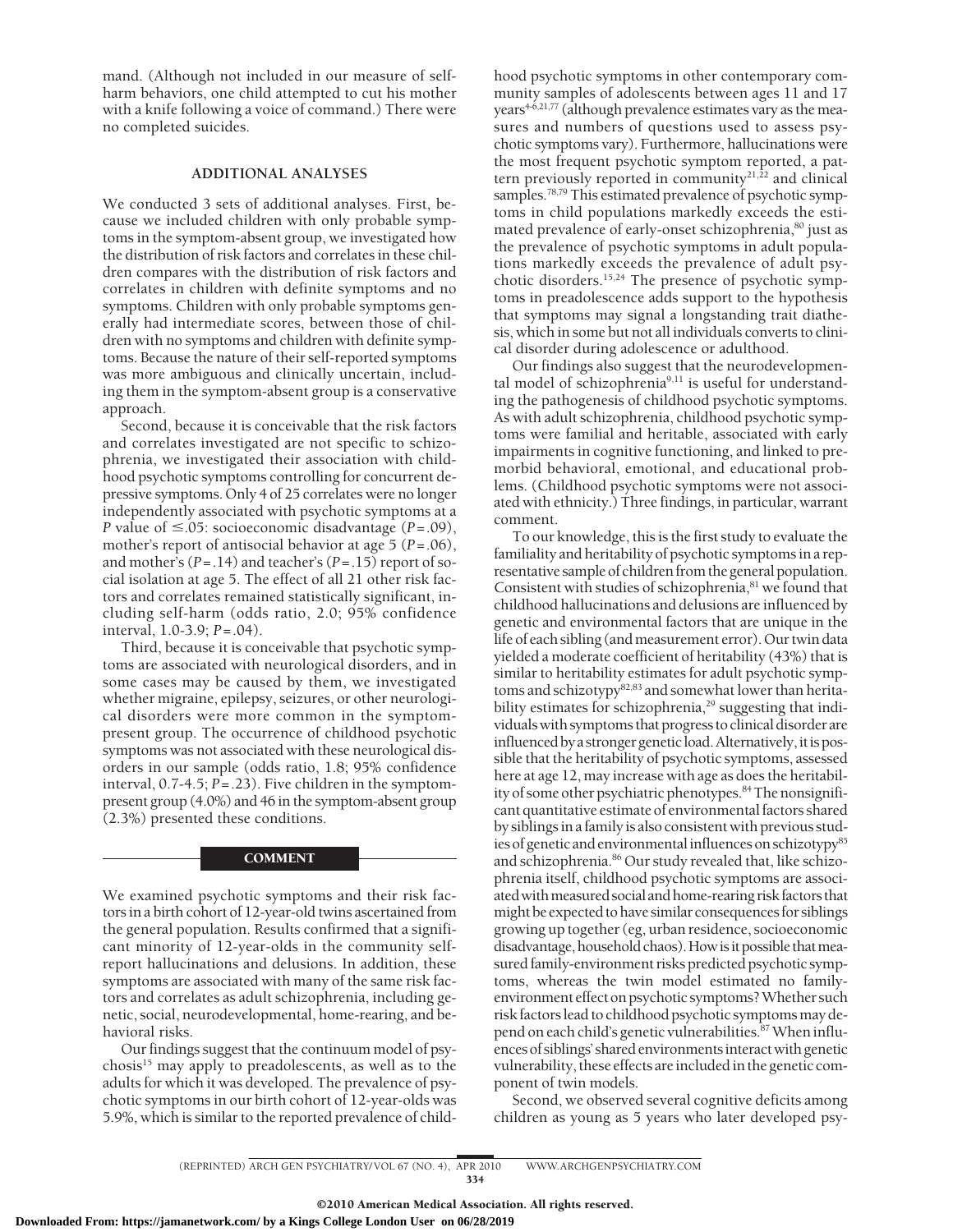chotic symptoms. Impaired theory of mind at age 5 characterized children with psychotic symptoms, corroborating the hypothesis that a deficit in the capacity to infer and represent others' mental states is a trait of individuals with psychotic disorders.<sup>40</sup> Moreover, the IQ deficit that we found among children with psychotic symptoms at age 5 is the same size as the IQ deficit observed among individuals with schizophrenia before illness onset: approximately one-half of a standard deviation.<sup>37</sup> Of interest, our composite measure of executive functions at age 5 (planning ability, inhibitory control, and working memory) was only weakly, and not significantly, associated with psychotic symptoms at age 12. It is possible that age 5 years may be too young to detect executive functioning deficits in relation to psychosis; recent research suggests that deficits in executive functions may emerge in later childhood or early adolescence.<sup>88</sup> Although the neurodevelopmental theory of schizophrenia has not emphasized childhood hallucinations and delusions, our findings suggest that such symptoms should be incorporated into the theory. Neurodevelopmental risk factors such as low IQ are common in the population and are associated with other mental disorders in adulthood.89 The key question is why only a few children with neurodevelopmental deficits and lower cognitive reserve eventually progress to adult schizophrenia, whereas most do not. Neurodevelopmental risks in early childhood affect many children; a smaller subset of children with neurodevelopmental risk go on to experience psychotic symptoms in preadolescence, and a smaller subset of these preadolescents with psychotic symptoms go on to develop schizophrenia. Thus, the psychotic symptoms we have studied may help to identify a key turning point in the canalization from neurodevelopmental risk into clinical disorder and to elucidate the nature of the association between low childhood IQ and schizophrenia.

Third, we found that 12-year-olds with psychotic symptoms had significantly more behavioral, emotional, and educational problems by age 5. Moreover, when children manifested psychotic symptoms as 12-year-olds, they also had significantly more antisocial behavior, depression symptoms, anxiety symptoms, and self-harm. These findings are consistent with reports of higher rates of psychiatric comorbidity in clinical samples of children with psychosis.78,79 These findings are also consistent with prospective<sup>3,10</sup> and retrospective<sup>90,91</sup> studies showing that adults with schizophrenia had elevated rates of aggression, anxiety, depression, and social and educational problems as children. Strikingly, like young people with clinical psychosis<sup>79</sup> and adults with schizophrenia,<sup>49</sup> children with psychotic symptoms were more likely to engage in self-harm or suicidal behavior (independent of depression). Given that children's self-harm was reported by their mothers in our study, not the children themselves, and that children can conceal self-harm from parents, the association between psychotic symptoms and self-harm may be underestimated here.

Our study has limitations. First, we were unable to evaluate the role of all important schizophrenia risk factors, such as delayed motor development. Second, we did not examine how the various schizophrenia risk factors were themselves correlated and whether these risk fac-

tors had independent or overlapping associations with children's psychotic symptoms. Rather, the goal of this study was to assess the construct validity of children's self-reported psychotic symptoms by evaluating the nomological network surrounding these symptoms. Such an evaluation of construct validity requires testing hypothesized relations between children's symptoms and risk factors and correlates for which there are theoretical grounds to expect significant associations.<sup>92</sup> To our knowledge, the results of this study provide the most comprehensive picture to date of the clinical and theoretical significance of children's self-reported psychotic symptoms. Third, we studied a cohort of twins, who may not represent singletons. However, prior comparisons have found no twin to singleton differences in behavior problems, IQ, or personality traits.<sup>93-98</sup> Nevertheless, replication of findings in studies of singletons is important. Fourth, we evaluated only a set of 7 positive symptoms. A more extensive assessment, including negative symptoms, may be desirable to identify risk factors and correlates that may be specific to particular symptom dimensions.

Our study also has strengths. We studied a nationally representative sample, followed up to age 12 years with 96% retention. Psychotic symptoms were assessed by well-trained mental health interviewers in a private interview with each child, and reports were subsequently reviewed by expert clinicians. Risk factors were assessed prospectively through multiple informants or formal testing of the child using measures with documented validity, independent of the assessment of psychotic symptoms. Incidentally, only 2% of the children with psychotic symptoms had used cannabis and only 4% had neurological disorders, indicating that the psychotic symptoms reported were not the result of these causes.

Our results have implications for research and clinical practice. For researchers, the findings indicate that children in the community who have psychotic symptoms can be recruited for neuroscience research into the pathogenesis of schizophrenia,<sup>99</sup> years before the prodrome and long before the neurobiological picture is muddied by medications, substance abuse, and the rapid changes in brain development that characterize adolescence.100 For example, a neuroimaging paradigm recently used with ultra–high-risk and first-episode research cases, aged 14 to 30 years, could be extended to children assessed here.<sup>101</sup> Because the risk factors and correlates investigated are not specific to schizophrenia, it is possible that childhood psychotic symptoms are developmental precursors not only of schizophrenia but also of other disorders. Longitudinal evaluation of individuals throughout adulthood can address this issue. Because, as our findings show, psychotic symptoms generally occurred in the context of other disorders, including attention-deficit/hyperactivity disorder, antisocial conduct, depression, and anxiety, it is feasible to screen pediatric psychiatric patients to identify children with hallucinations and delusions. It is our impression, based on experience with the E-Risk and Dunedin cohorts, that ages 11 to 12 years are an ideal window for obtaining selfreports of covert experiences such as hallucinations and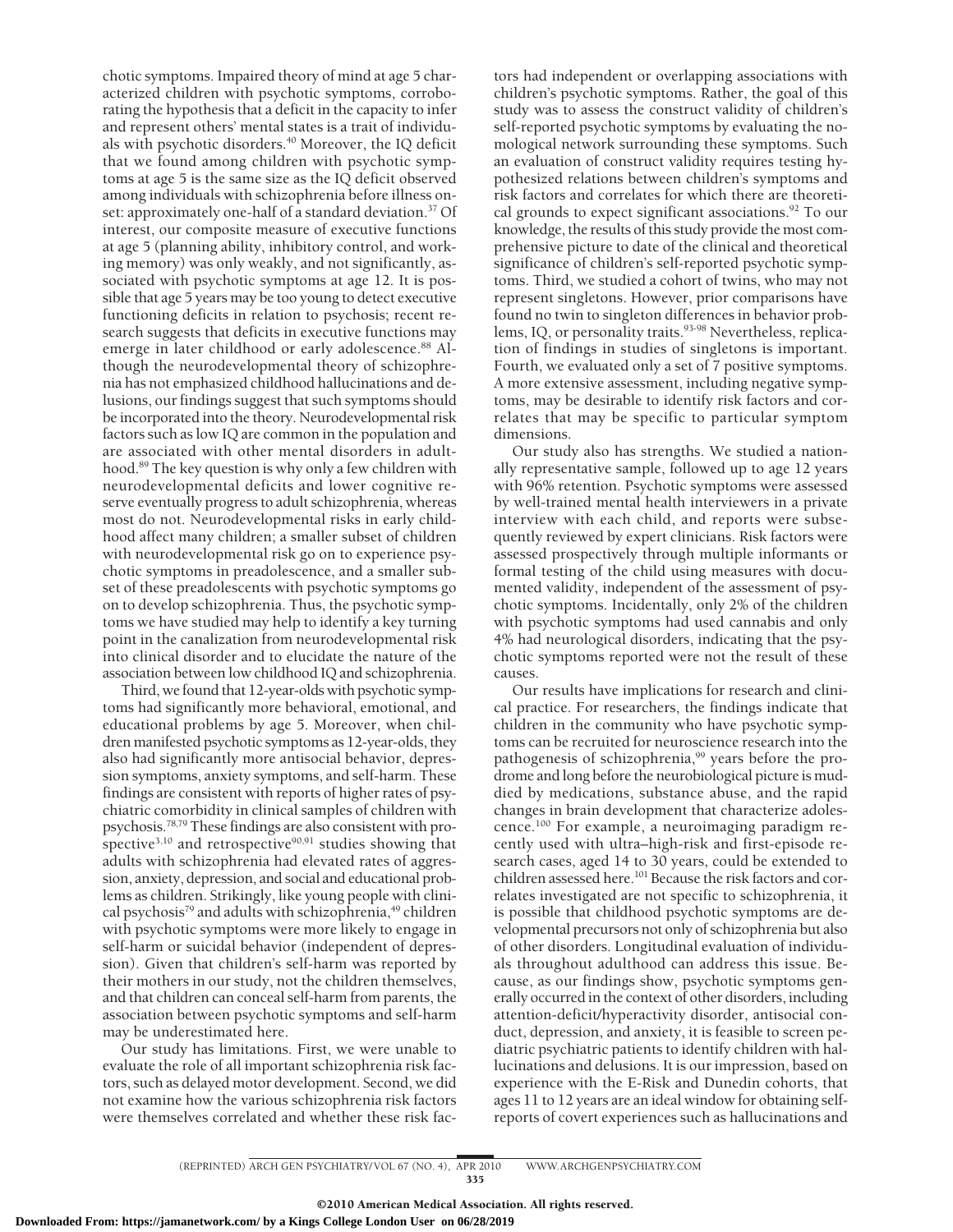delusions in a clinical interview. On the one hand, preadolescents are cognitively mature enough to understand what the questions are about. Therefore, they can provide valid self-reports of hallucinations and delusions. On the other hand, they have not yet learned by sad experience that they must conceal their psychotic symptoms to avoid stigma, ridicule, and rejection by others. Thus, preadolescents are willing to share frank selfreports with a sensitive interviewer.

For clinicians, the findings indicate that psychotic symptoms in childhood are often a marker of an impaired developmental process and should be actively assessed. Psychotic symptoms generally occurred in the context of other childhood psychiatric problems, indicating that it is worthwhile to ask all preadolescent psychiatric patients about hallucinations and delusions. Even if the psychotic symptoms are not themselves impairing, they are associated with important risk factors, such as chaotic household, maternal negativity, and physical maltreatment, and with behavioral problems, such as early tobacco use and self-harm, that should be a focus of attention. Whether interventions focused on childhood psychotic symptoms will prove necessary, feasible, or cost-effective is an important and unanswered question.

**Submitted for Publication:** May 12, 2009; final revision received August 7, 2009; accepted September 2, 2009. **Author Affiliations:** Departments of Psychology and Neuroscience (Drs Polanczyk, Moffitt, Houts, and Caspi) and Psychiatry and Behavioral Sciences (Drs Polanczyk, Moffitt, Keefe, Houts, and Caspi), Institute for Genome Sciences and Policy (Drs Polanczyk, Moffitt, Houts, and Caspi), Duke University, Durham, North Carolina; Department of Psychiatry, University of São Paulo Medical School and National Institute for Developmental Psychiatry, São Paulo, Brazil (Dr Polanczyk); Social, Genetic, and Developmental Psychiatry Centre, Institute of Psychiatry, King's College London, London, England (Drs Moffitt, Arseneault, and Caspi and Mr Ambler); Department of Psychiatry, Royal College of Surgeons in Ireland, Beaumont Hospital, Dublin (Dr Cannon); and Department of Psychology and Social Behavior, University of California, Irvine (Dr Odgers).

**Correspondence:** Avshalom Caspi, PhD, Department of Psychology and Neuroscience, Duke University, 2020 W Main St, Ste 201, Campus Box 104410, Durham, NC 27708 (Avshalom.caspi@duke.edu).

**Financial Disclosure:** None reported.

**Funding/Support:** This research was supported by grants G9806489, G0100527, and G0601483 from the United Kingdom Medical Research Council; grant MH077874 from the National Institute of Mental Health; a 2008 National Alliance of Research on Schizophrenia and Depression Young Investigator Award (Dr Polanczyk); a Clinician Scientist Award from the Health Research Board, Ireland (Dr Cannon); and a Royal Society-Wolfson Merit Award (Dr Caspi). Dr Odgers is a William T. Grant Scholar.

**Additional Contributions:**We thank the families and staff of the E-Risk Longitudinal Twin Study.

#### REFERENCES

- 1. Poulton R, Caspi A, Moffitt TE, Cannon M, Murray R, Harrington H. Children's self-reported psychotic symptoms and adult schizophreniform disorder: a 15 year longitudinal study. *Arch Gen Psychiatry*. 2000;57(11):1053-1058.
- 2. Schreier A, Wolke D, Thomas K, Horwood J, Hollis C, Gunnell D, Lewis G, Thompson A, Zammit S, Duffy L, Salvi G, Harrison G. Prospective study of peer victimization in childhood and psychotic symptoms in a nonclinical population at age 12 years. *Arch Gen Psychiatry*. 2009;66(5):527-536.
- 3. Welham J, Scott J, Williams G, Najman J, Bor W, O'Callaghan M, McGrath J. Emotional and behavioural antecedents of young adults who screen positive for non-affective psychosis: a 21-year birth cohort study. *Psychol Med*. 2009; 39(4):625-634.
- 4. Scott J, Martin G, Bor W, Sawyer M, Clark J, McGrath J. The prevalence and correlates of hallucinations in Australian adolescents: results from a national survey. *Schizophr Res*. 2009;107(2-3):179-185.
- 5. Dhossche D, Ferdinand R, Van der Ende J, Hofstra MB, Verhulst F. Diagnostic outcome of self-reported hallucinations in a community sample of adolescents. *Psychol Med*. 2002;32(4):619-627.
- 6. Yoshizumi T, Murase S, Honjo S, Kaneko H, Murakami T. Hallucinatory experiences in a community sample of Japanese children. *J Am Acad Child Adolesc Psychiatry*. 2004;43(8):1030-1036.
- 7. Rapoport JL, Addington AM, Frangou S, Psych MR. The neurodevelopmental model of schizophrenia: update 2005. *Mol Psychiatry*. 2005;10(5):434-449.
- 8. Welham J, Isohanni M, Jones P, McGrath J. The antecedents of schizophrenia: a review of birth cohort studies. *Schizophr Bull*. 2009;35(3):603-623.
- 9. Marenco S, Weinberger DR. The neurodevelopmental hypothesis of schizophrenia: following a trail of evidence from cradle to grave. *Dev Psychopathol*. 2000;12(3):501-527.
- 10. Jones P, Rodgers B, Murray R, Marmot M. Child development risk factors for adult schizophrenia in the British 1946 birth cohort. *Lancet*. 1994;344(8934): 1398-1402.
- 11. Murray RM, Lappin J, Di Forti M. Schizophrenia: from developmental deviance to dopamine dysregulation. *Eur Neuropsychopharmacol*. 2008;18(suppl 3): S129-S134.
- 12. van Os J, Hanssen M, Bijl RV, Ravelli A. Strauss (1969) revisited: a psychosis continuum in the general population? *Schizophr Res*. 2000;45(1-2):11-20.
- 13. Johns LC, Cannon M, Singleton N, Murray RM, Farrell M, Brugha T, Bebbington P, Jenkins R, Meltzer H. Prevalence and correlates of self-reported psychotic symptoms in the British population. *Br J Psychiatry*. 2004;185:298- 305.
- 14. Wiles NJ, Zammit S, Bebbington P, Singleton N, Meltzer H, Lewis G. Selfreported psychotic symptoms in the general population: results from the longitudinal study of the British National Psychiatric Morbidity Survey. *Br J Psychiatry*. 2006;188:519-526.
- 15. van Os J, Linscott RJ, Myin-Germeys I, Delespaul P, Krabbendam L. A systematic review and meta-analysis of the psychosis continuum: evidence for a psychosis proneness-persistence-impairment model of psychotic disorder. *Psychol Med*. 2009;39(2):179-195.
- 16. Lataster T, Myin-Germeys I, Derom C, Thiery E, van Os J. Evidence that selfreported psychotic experiences represent the transitory developmental expression of genetic liability to psychosis in the general population. *Am J Med Genet B Neuropsychiatr Genet*. 2009;150B(8):1078-1084.
- 17. Dutta R, Greene T, Addington J, McKenzie K, Phillips M, Murray RM. Biological, life course, and cross-cultural studies all point toward the value of dimensional and developmental ratings in the classification of psychosis. *Schizophr Bull*. 2007;33(4):868-876.
- 18. Cannon M, Caspi A, Moffitt TE, Harrington H, Taylor A, Murray RM, Poulton R. Evidence for early-childhood, pan-developmental impairment specific to schizophreniform disorder: results from a longitudinal birth cohort. *Arch Gen Psychiatry*. 2002;59(5):449-456.
- 19. Zammit S, Odd D, Horwood J, Thompson A, Thomas K, Menezes P, Gunnell D, Hollis C, Wolke D, Lewis G, Harrison G. Investigating whether adverse prenatal and perinatal events are associated with non-clinical psychotic symptoms at age 12 years in the ALSPAC birth cohort [published online February 12, 2009]. *Psychol Med*. 2009;39(9):1457-1467. doi:10.1017/S003329170800512.
- 20. Zammit S, Horwood J, Thompson A, Thomas K, Menezes P, Gunnell D, Hollis C, Wolke D, Lewis G, Harrison G. Investigating if psychosis-like symptoms (PLIKS) are associated with family history of schizophrenia or paternal age in the ALSPAC birth cohort. *Schizophr Res*. 2008;104(1-3):279-286.
- 21. Horwood J, Salvi G, Thomas K, Duffy L, Gunnell D, Hollis C, Lewis G, Menezes P, Thompson A, Wolke D, Zammit S, Harrison G. IQ and non-clinical psychotic symptoms in 12-year-olds: results from the ALSPAC birth cohort. *Br J Psychiatry*. 2008;193(3):185-191.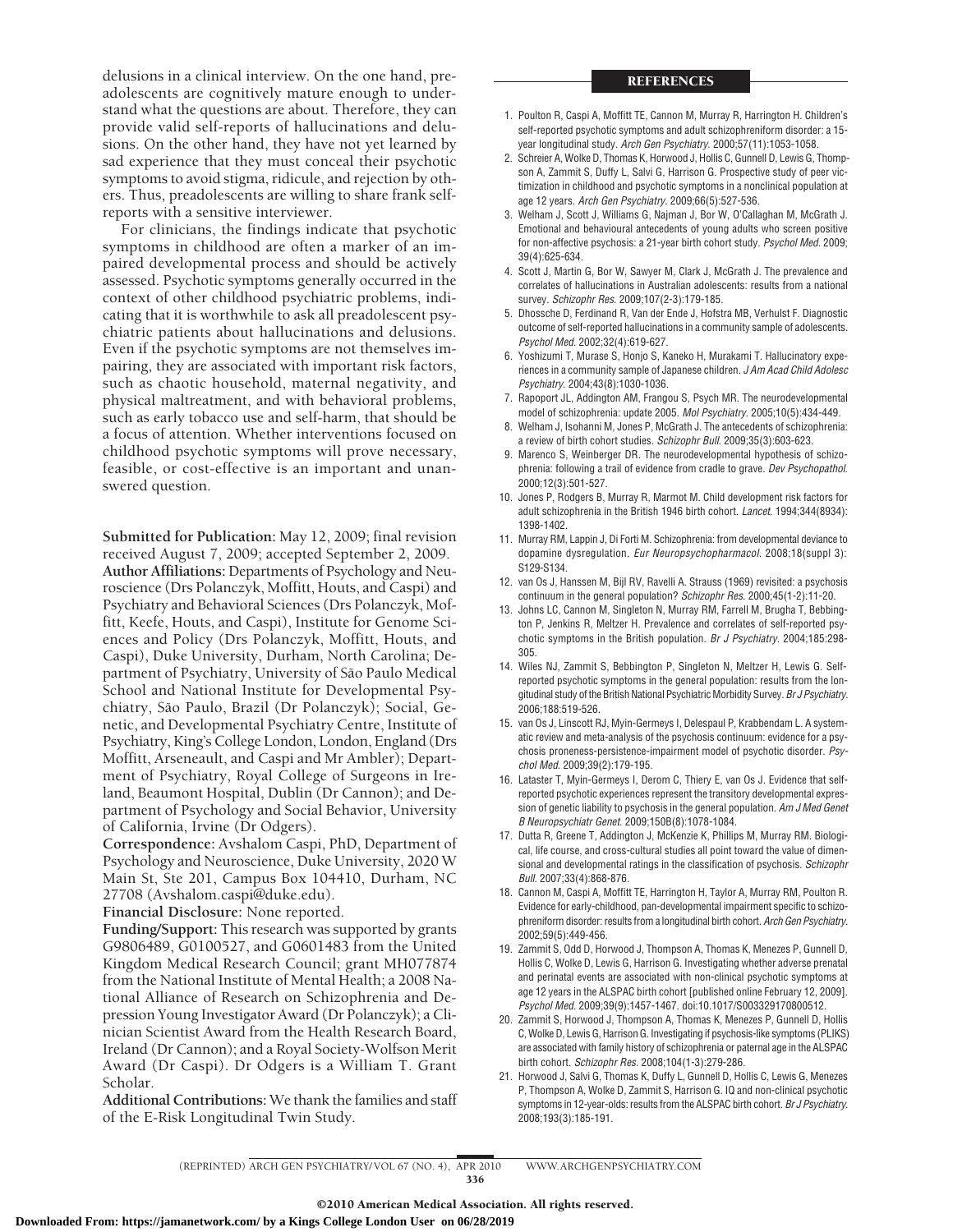- 22. Kelleher I, Harley M, Lynch F, Arseneault L, Fitzpatrick C, Cannon M. Associations between childhood trauma, bullying and psychotic symptoms among a school-based adolescent sample. *Br J Psychiatry*. 2008;193(5):378-382.
- 23. Laurens KR, Hodgins S, Maughan B, Murray RM, Rutter ML, Taylor EA. Community screening for psychotic-like experiences and other putative antecedents of schizophrenia in children aged 9-12 years. *Schizophr Res*. 2007; 90(1-3):130-146.
- 24. Murray RM, Jones PB, Susser ES, van Os J, Cannon M. *The Epidemiology of Schizophrenia.* Cambridge, UK: Cambridge University Press; 2003.
- 25. Messias EL, Chen CY, Eaton WW. Epidemiology of schizophrenia: review of findings and myths. *Psychiatr Clin North Am*. 2007;30(3):323-338.
- 26. McGrath JJ. The surprisingly rich contours of schizophrenia epidemiology. *Arch Gen Psychiatry*. 2007;64(1):14-16.
- 27. Cannon M, Clarke MC. Risk for schizophrenia: broadening the concepts, pushing back the boundaries. *Schizophr Res*. 2005;79(1):5-13.
- 28. Byrne M, Agerbo E, Mortensen PB. Family history of psychiatric disorders and age at first contact in schizophrenia: an epidemiological study. *Br J Psychiatry Suppl*. 2002;43:s19-s25.
- 29. Sullivan PF, Kendler KS, Neale MC. Schizophrenia as a complex trait: evidence from a meta-analysis of twin studies. *Arch Gen Psychiatry*. 2003;60(12): 1187-1192.
- 30. Lewis G, David A, Andreasson S, Allebeck P. Schizophrenia and city life. *Lancet*. 1992;340(8812):137-140.
- 31. Byrne M, Agerbo E, Eaton WW, Mortensen PB. Parental socio-economic status and risk of first admission with schizophrenia: a Danish National Register– based study. *Soc Psychiatry Psychiatr Epidemiol*. 2004;39(2):87-96.
- 32. Malaspina D, Harlap S, Fennig S, Heiman D, Nahon D, Feldman D, Susser ES. Advancing paternal age and the risk of schizophrenia. *Arch Gen Psychiatry*. 2001; 58(4):361-367.
- 33. Mortensen PB, Pedersen CB, Westergaard T, Wohlfahrt J, Ewald H, Mors O, Andersen PK, Melbye M. Effects of family history and place and season of birth on the risk of schizophrenia. *N Engl J Med*. 1999;340(8):603-608.
- 34. Jones PB, Rantakallio P, Hartikainen AL, Isohanni M, Sipila P. Schizophrenia as a long-term outcome of pregnancy, delivery, and perinatal complications: a 28-year follow-up of the 1966 north Finland general population birth cohort. *Am J Psychiatry*. 1998;155(3):355-364.
- 35. Rifkin L, Lewis S, Jones P, Toone B, Murray R. Low birth weight and schizophrenia. *Br J Psychiatry*. 1994;165(3):357-362.
- 36. Cannon M, Jones PB, Murray RM. Obstetric complications and schizophrenia: historical and meta-analytic review. *Am J Psychiatry*. 2002;159(7):1080- 1092.
- 37. Woodberry KA, Giuliano AJ, Seidman LJ. Premorbid IQ in schizophrenia: a metaanalytic review. *Am J Psychiatry*. 2008;165(5):579-587.
- 38. Kerns JG, Nuechterlein KH, Braver TS, Barch DM. Executive functioning component mechanisms and schizophrenia. *Biol Psychiatry*. 2008;64(1):26-33.
- 39. Keshavan MS, Diwadkar VA, Montrose DM, Rajarethinam R, Sweeney JA. Premorbid indicators and risk for schizophrenia: a selective review and update. *Schizophr Res*. 2005;79(1):45-57.
- 40. Brüne M. "Theory of mind" in schizophrenia: a review of the literature. *Schizophr Bull*. 2005;31(1):21-42.
- 41. Sprong M, Schothorst P, Vos E, Hox J, van Engeland H. Theory of mind in schizophrenia: meta-analysis. *Br J Psychiatry*. 2007;191:5-13.
- 42. Kuipers L, Bebbington P. Expressed emotion research in schizophrenia: theoretical and clinical implications. *Psychol Med*. 1988;18(4):893-909.
- 43. Evans GW, Gonnella C, Marcynyszyn LA, Gentile L, Salpekar N. The role of chaos in poverty and children's socioemotional adjustment. *Psychol Sci*. 2005; 16(7):560-565.
- 44. Morgan C, Fisher H. Environment and schizophrenia: environmental factors in schizophrenia: childhood trauma—a critical review [published online November 14, 2006]. *Schizophr Bull*. 2007;33(1):3-10.
- 45. Read J, van Os J, Morrison AP, Ross CA. Childhood trauma, psychosis and schizophrenia: a literature review with theoretical and clinical implications. *Acta Psychiatr Scand*. 2005;112(5):330-350.
- 46. Bendall S, Jackson HJ, Hulbert CA, McGorry PD. Childhood trauma and psychotic disorders: a systematic, critical review of the evidence. *Schizophr Bull*. 2008;34(3):568-579.
- 47. de Leon J, Diaz FJ. A meta-analysis of worldwide studies demonstrates an association between schizophrenia and tobacco smoking behaviors. *Schizophr Res*. 2005;76(2-3):135-157.
- 48. Moore TH, Zammit S, Lingford-Hughes A, Barnes TR, Jones PB, Burke M, Lewis G. Cannabis use and risk of psychotic or affective mental health outcomes: a systematic review. *Lancet*. 2007;370(9584):319-328.
- 49. Palmer BA, Pankratz VS, Bostwick JM. The lifetime risk of suicide in schizophrenia: a reexamination. *Arch Gen Psychiatry*. 2005;62(3):247-253.
- 50. Trouton A, Spinath FM, Plomin R. Twins Early Development Study (TEDS): a

multivariate, longitudinal genetic investigation of language, cognition and behavior problems in childhood. *Twin Res*. 2002;5(5):444-448.

- 51. Moffitt TE; E-Risk Study Team. Teen-aged mothers in contemporary Britain. *J Child Psychol Psychiatry*. 2002;43(6):727-742.
- 52. Kim-Cohen J, Moffitt TE, Taylor A, Pawlby SJ, Caspi A. Maternal depression and children's antisocial behavior: nature and nurture effects. *Arch Gen Psychiatry*. 2005;62(2):173-181.
- 53. Robins LN, Cottler L, Bucholz KK, Compton W. *Diagnostic Interview Schedule for* DSM-IV*.* St Louis, MO: Washington University School of Medicine; 1995.
- 54. American Psychiatric Association. *Diagnostic and Statistical Manual of Mental Disorders.* 4th ed. Washington, DC: American Psychiatric Association; 1994.
- 55. Trzesniewski KH, Moffitt TE, Caspi A, Taylor A, Maughan B. Revisiting the association between reading achievement and antisocial behavior: new evidence of an environmental explanation from a twin study. *Child Dev*. 2006;77(1): 72-88.
- 56. Buckler JM, Green M. Birth weight and head circumference standards for English twins. *Arch Dis Child*. 1994;71(6):516-521.
- 57. Wechsler D. *Wechsler Preschool and Primary Scale of Intelligence–Revised.* London, England: The Psychological Corporation; 1990.
- 58. Sattler J. *Assessment of Children: WISC-III and WPPSI-R Supplement.* San Diego, CA: Jerome M. Sattler, Publisher, Inc; 1992.
- 59. Grodzinsky GM, Diamond R. Frontal lobe functioning in boys with attentiondeficit hyperactivity disorder. *Dev Neuropsychol*. 1992;8:427-445.
- 60. Gerstadt CL, Hong YJ, Diamond A. The relationship between cognition and action: performance of children 3.5-7 years old on a Stroop-like day-night test. *Cognition*. 1994;53(2):129-153.
- 61. Baddeley A. Exploring the central executive. *Q J Exp Psychol*. 1996;49A:5-28.
- 62. Baddeley AD. *Working Memory.* Oxford, England: Oxford University Press; 1986.
- 63. Hughes C, Adlam A, Happé F, Jackson J, Taylor A, Caspi A. Good test-retest reliability for standard and advanced false-belief tasks across a wide range of abilities. *J Child Psychol Psychiatry*. 2000;41(4):483-490.
- 64. Caspi A, Moffitt TE, Morgan J, Rutter M, Taylor A, Arseneault L, Tully L, Jacobs C, Kim-Cohen J, Polo-Tomas M. Maternal expressed emotion predicts children's antisocial behavior problems: using monozygotic-twin differences to identify environmental effects on behavioral development. *Dev Psychol*. 2004; 40(2):149-161.
- 65. Dodge KA, Pettit GS, Bates JE, Valente E. Social information-processing patterns partially mediate the effect of early physical abuse on later conduct problems. *J Abnorm Psychol*. 1995;104(4):632-643.
- 66. Kim-Cohen J, Caspi A, Rutter M, Tomas MP, Moffitt TE. The caregiving environments provided to children by depressed mothers with or without an antisocial history. *Am J Psychiatry*. 2006;163(6):1009-1018.
- 67. Achenbach TM. *Manual for the Child Behavior Checklist/4-18 and 1991 Profile.* Burlington: University of Vermont, Department of Psychiatry; 1991.
- 68. Measelle JR, Ablow JC, Cowan PA, Cowan CP. Assessing young children's views of their academic, social, and emotional lives: an evaluation of the selfperception scales of the Berkeley Puppet Interview. *Child Dev*. 1998;69(6): 1556-1576.
- 69. Arseneault L, Moffitt TE, Caspi A, Taylor A, Rijsdijk FV, Jaffee SR, Ablow JC, Measelle JR. Strong genetic effects on cross-situational antisocial behaviour among 5-year-old children according to mothers, teachers, examinerobservers, and twins' self-reports. *J Child Psychol Psychiatry*. 2003;44(6): 832-848.
- 70. Kuntsi J, Eley TC, Taylor A, Hughes C, Asherson P, Caspi A, Moffitt TE. Cooccurrence of ADHD and low IQ has genetic origins. *Am J Med Genet B Neuropsychiatr Genet*. 2004;124B(1):41-47.
- 71. Kovacs M. *Children's Depression Inventory (CDI) Manual.* Toronto, Ontario, Canada: Multi-Health Systems; 1992.
- 72. March JS, Parker JD, Sullivan K, Stallings P, Conners CK. The Multidimensional Anxiety Scale for Children (MASC): factor structure, reliability, and validity. *J Am Acad Child Adolesc Psychiatry*. 1997;36(4):554-565.
- 73. Mplus, version 5 [computer program]. Los Angeles, CA: Muthén & Muthén; 2007.
- 74. Prescott CA. Using the Mplus computer program to estimate models for continuous and categorical data from twins. *Behav Genet*. 2004;34(1):17-40.
- 75. Williams RL. A note on robust variance estimaton for cluster-correlated data. *Biometrics*. 2000;56(2):645-646.
- 76. Stata, version 9.0 [computer program]. College Station, TX: StataCorp; 2005.
- 77. Yung AR, Nelson B, Baker K, Buckby JA, Baksheev G, Cosgrave EM. Psychoticlike experiences in a community sample of adolescents: implications for the continuum model of psychosis and prediction of schizophrenia. *Aust N Z J Psychiatry*. 2009;43(2):118-128.
- 78. Biederman J, Petty C, Faraone SV, Seidman L. Phenomenology of childhood psychosis: findings from a large sample of psychiatrically referred youth. *J Nerv Ment Dis*. 2004;192(9):607-614.